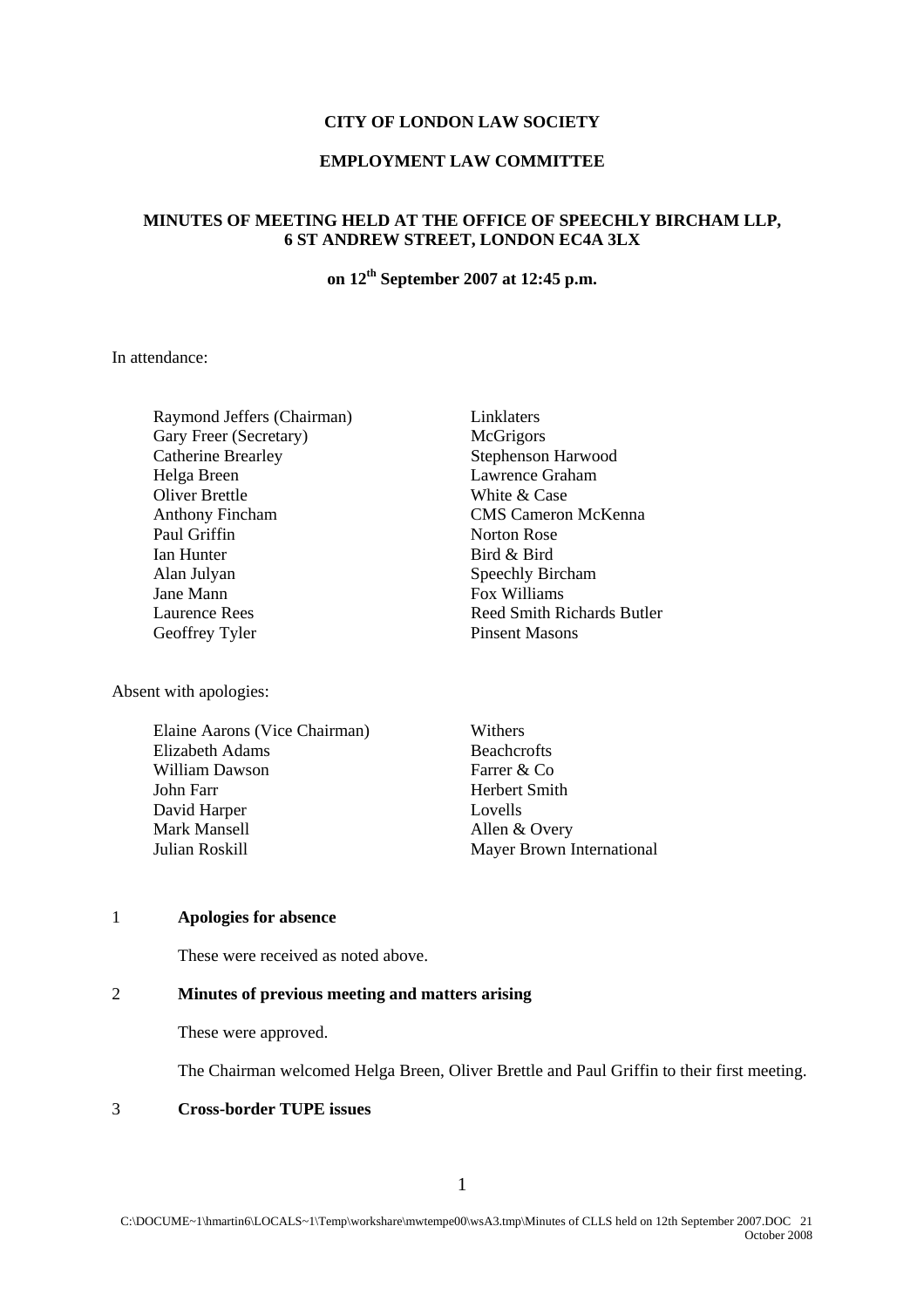In December 2005 the European Commission appointed the CMS Employment Practice Area Group to research the legal problems in relation to cross – border transfers. The CMS study on the application of the Acquired Rights Directive to cross-border transfers of undertakings can be seen at

[http://ec.europa.eu/employment\\_social/labour\\_law/docs/com\\_2007\\_0334\\_en.pdf](http://ec.europa.eu/employment_social/labour_law/docs/com_2007_0334_en.pdf)

The European Commission has embarked on a first phase consultation of social partners on cross-border transfers:

[http://ec/europa.eu/employment\\_social/labour\\_law/docs/](http://ec/europa.eu/employment_social/labour_law/docs/)

The CMS Report had identified a number of key differences and conflicts of law between member states, for which the Acquired Rights Directive provides no solution. These differences and conflicts included such fundamental issues as whether a transfer would fall within the scope of the Directive, what rights can pass under a cross-border transfer, the extent to which terms and conditions can be harmonised after a transfer, the inclusion of pension-related rights and those connected with first – and second – generation outsourcing outside Europe (notably to India).

Members have encountered difficulties in relation to each of the issues, which have increased since the recent amendments to the TUPE Regulations and the controversial decision of the Scottish Court of Session in *Hynd v Armstrong* [2007] IRLR 338. It was agreed that if possible a submission should be made on the Committee's behalf.

There appears to be no formal method of making the Committee's views known. However, Anthony Fincham (who took part in the production of the CMS Report) confirmed that the relevant personnel in the Commission are always grateful to receive submissions made informally.

Raymond Jeffers, Charles Wynn-Evans and Helga Breen agreed to serve on a subcommittee which would produce a submission.

### 4 **Amicus v McMillan Publishing [2007] UL/EAT/185/07**

This decision of the EAT (Elias J presiding) was the first example of a fine being imposed on an employee under the Information and Consultation Regulations [2007] IRLR 348.

The consensus was that the level of fine imposed  $-$  £55,000 – was not surprising given the findings of fact - a flagrant disregard of legal obligations despite two judicial warnings. There was some disquiet that one factor cited as an aggravating factor against the employer in the judgment was that it had received legal advice.

## 5 **Age Discrimination**

Members reported that there was still surprisingly little activity in this area.

Some members reported that while age-related provisions in share option schemes - such as "good leaver" provisions which applied only to employees over 45 – had been removed in favour of a general discretion as to whether they should apply, younger employees had been seeking assurances that employer's discretion was being exercised consistently across all age ranges.

#### 6 **Date of next meeting**